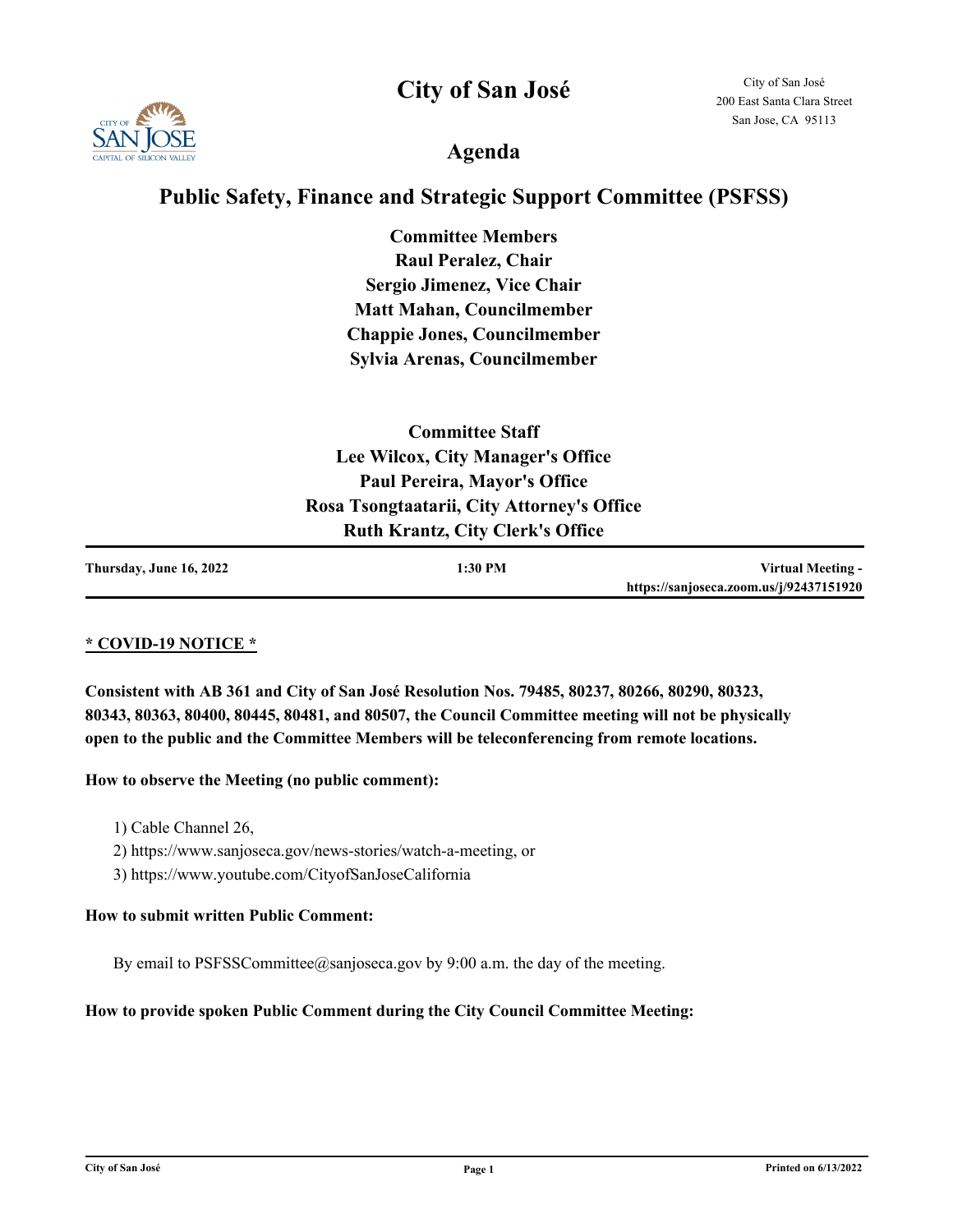- 1) By phone (888) 475-4499. Webinar ID: 924 3715 1920. Click \*9 to raise a hand to speak. Press \*6 to unmute. Alternative phone numbers are: US:  $+1$  (213) 338-8477 or  $+1$  (408) 638-0968 or (877) 853-5257 (Toll Free)
- 2) By online https://sanjoseca.zoom.us/j/92437151920.
	- a. Use a current, up-to-date browser: Chrome 30+, Firefox 27+, Microsoft Edge 12+, Safari +. Certain functionality may be disabled in older browsers including Internet Explorer. Mute all other audio before speaking. Using multiple devices can cause an audio feedback.
	- b. Enter an email address and name. The name will be visible online and will be used to notify you that it is your turn to speak.
	- c. When the Committee Chair calls for the item on which you wish to speak, click on "Raise Hand." Speakers will be notified shortly before they are called to speak.
	- d. When called, please limit your remarks to the time limit allotted.

### **For Closed Captions, please visit the City's YouTube channel at https://www.youtube.com/CityofSanJoseCalifornia, or the City's website livestream at https://www.sanjoseca.gov/news-stories/watch-a-meeting.**

## (a) Call to Order and Roll Call

(b) Review of Work Plan

Items recommended to be added, dropped, or deferred are usually approved under review of the workplan unless the Committee directs otherwise.

### (c) Consent Calendar

**1.** [CC 22-146](http://sanjose.legistar.com/gateway.aspx?m=l&id=/matter.aspx?key=10955) **Bi-Monthly Financial Report for March/April 2022. Recommendation:** Accept the Bi-Monthly Financial Report on actual revenues and expenditures as compared to the 2021-2022 Budget for the ten months ending April 2022. (City Manager – Budget/Finance)

[Memorandum](http://sanjose.legistar.com/gateway.aspx?M=F&ID=abdb09ce-bed2-4cd4-9efe-f327d7584393.pdf) **Attachments**

[Attachment](http://sanjose.legistar.com/gateway.aspx?M=F&ID=fb5780f8-5052-4652-99ce-c1520551e90b.pdf)

## (d) Reports to Committee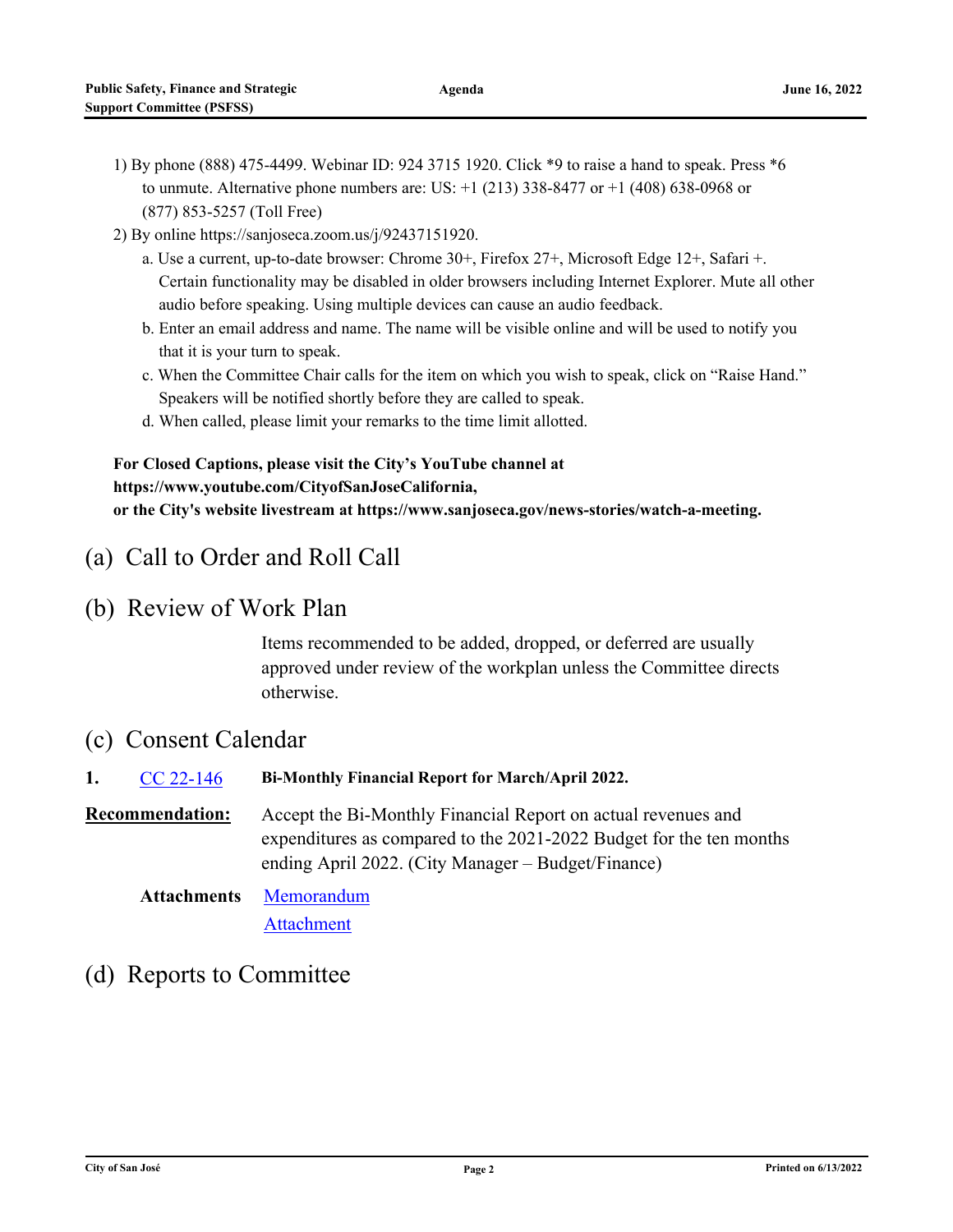| 1.                     | $CC$ 22-147            | Police Department Operations and Performance Bi-Monthly Status Report.                                                                                                                                                                                                                                       |
|------------------------|------------------------|--------------------------------------------------------------------------------------------------------------------------------------------------------------------------------------------------------------------------------------------------------------------------------------------------------------|
|                        | <b>Recommendation:</b> | Accept the verbal bi-monthly status report on Police Department<br>operations and performance in the areas of city-wide crime statistics,<br>crime trends, emerging issues, and other matters of interest, as needed,<br>with a focus on gender-based violence and police redistricting efforts.<br>(Police) |
|                        | <b>Attachments</b>     | Presentation                                                                                                                                                                                                                                                                                                 |
| 2.                     | $CC$ 22-148            | <b>Gun Harm Reduction Ordinance Update.</b>                                                                                                                                                                                                                                                                  |
| <b>Recommendation:</b> |                        | Accept the report on the implementation timeline, work plan, and<br>implementation considerations for the Gun Harm Reduction Ordinance.<br>(City Manager - Administration, Policy, and Intergovernmental<br>Relations)<br>[Per City Council referral on 1/25/2022, Agenda Item 4.1]                          |
| <b>Attachments</b>     |                        | Memorandum                                                                                                                                                                                                                                                                                                   |

## • Open Forum

Members of the Public are invited to speak on any item that does not appear on today's Agenda and that is within the subject matter jurisdiction of the City Council.

# • Adjournment

Thank you for taking the time to attend today's meeting. For Committee meeting schedules, Agendas, Staff Reports, other associated documents and Committee contact information, please visit https://www.sanjoseca.gov/your-government/departments/city-clerk/council-agendas-information. Click on the link for the Committee in which you are interested. Committee Meetings are televised live and rebroadcast on Channel 26.

To arrange an accommodation under the American with Disabilities Act to participate in this public meeting, please call (408) 535-8150 at least three business days before the meeting.